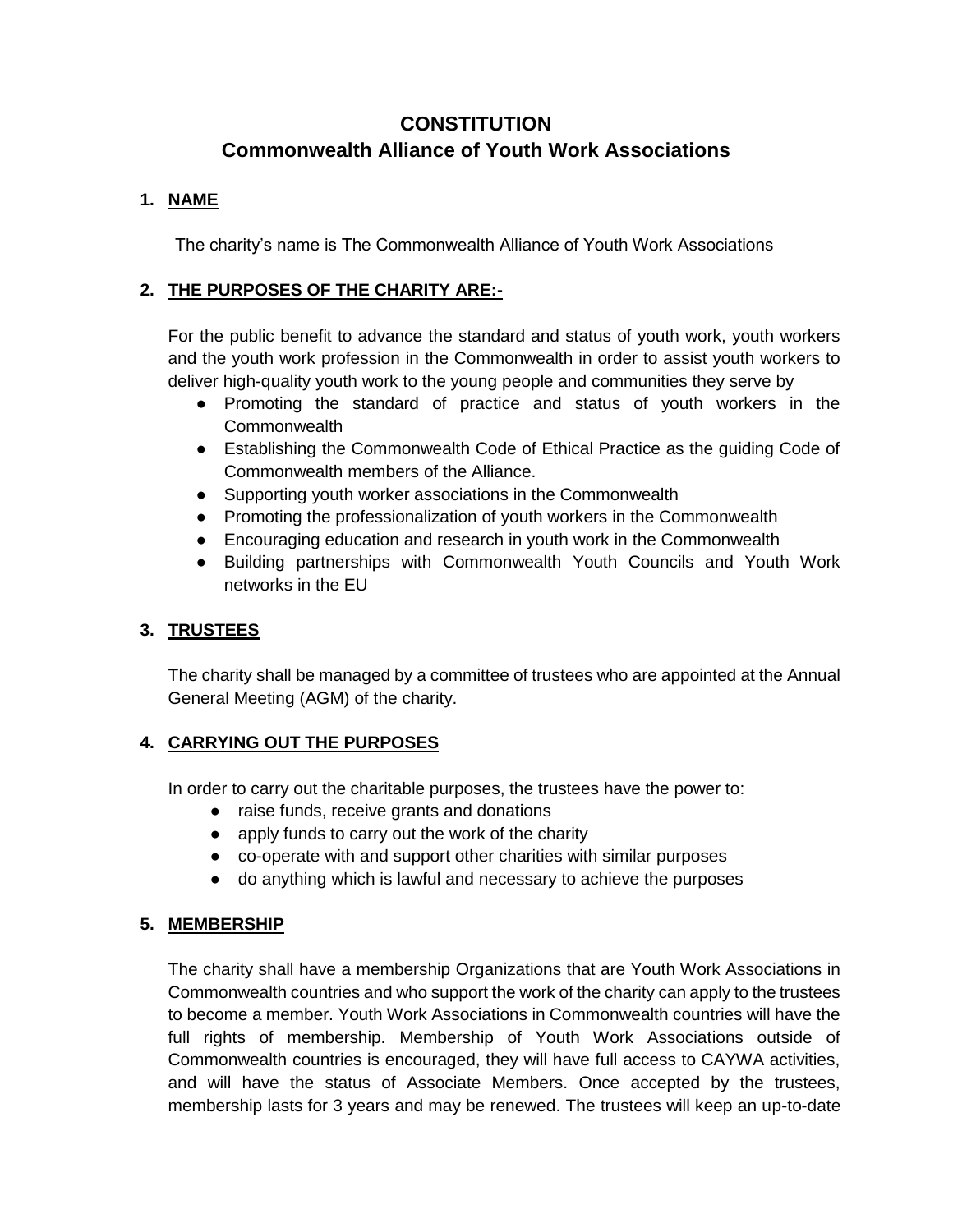membership list. The trustees may remove an organisation membership if they believe it is in the best interests of the charity. The member has the right to be heard by the trustees before the decision is made and can be accompanied by a friend.

**To ascertain whether an organisation is an Association of Youth Workers** the following Commonwealth Youth Programme definition will be used to define Youth Work and whether the Youth Worker members align their practice with that work.

#### **Definition of Youth Work**

The Commonwealth defines youth work as: "all forms of rights based youth engagement approaches that build personal awareness and support the social, political and economic education and empowerment of young people, delivered through non-formal learning within a matrix of care".

Youth Work Associations in the Commonwealth and in particular their members' practice should be underpinned by human rights and the Commonwealth Code of Ethical Practice.

#### **Professionalising Youth Work**

Youth Work Associations wanting to join the Alliance shall have a membership that aims to include both qualified and experienced Youth Workers. The Association must be able to evidence that they are Youth

Workers via their Constitution and activities. Members will be active Youth Work Associations. Each Association must have or be working towards a Code of Ethical Practice or alternatively be prepared to adopt the Commonwealth Code of Ethical Practice. The trustees of the Alliance may remove an Association's membership if they believe the Association is no longer active.

- Minutes evidencing the Association has met over the past year at least 3 times,
- A constitution or other formal evidence of governance
- Minutes of an AGM and nomination and appointment process of trustees/board of governance
- Evidence of activity in the past twelve months, eg an event or policy meeting or the delivery of Professional Development or other evidence that can be provided.
- Evidence of membership by the endorsement of 10 other members stating the organisation exists.

#### **Emerging Youth Work Associations as members of the Charity.**

Where an organisation can evidence 10 members who are Youth Workers with the aim of establishing a Youth Work Association they can join the charity as Associate members until they have established their Association and can achieve full membership.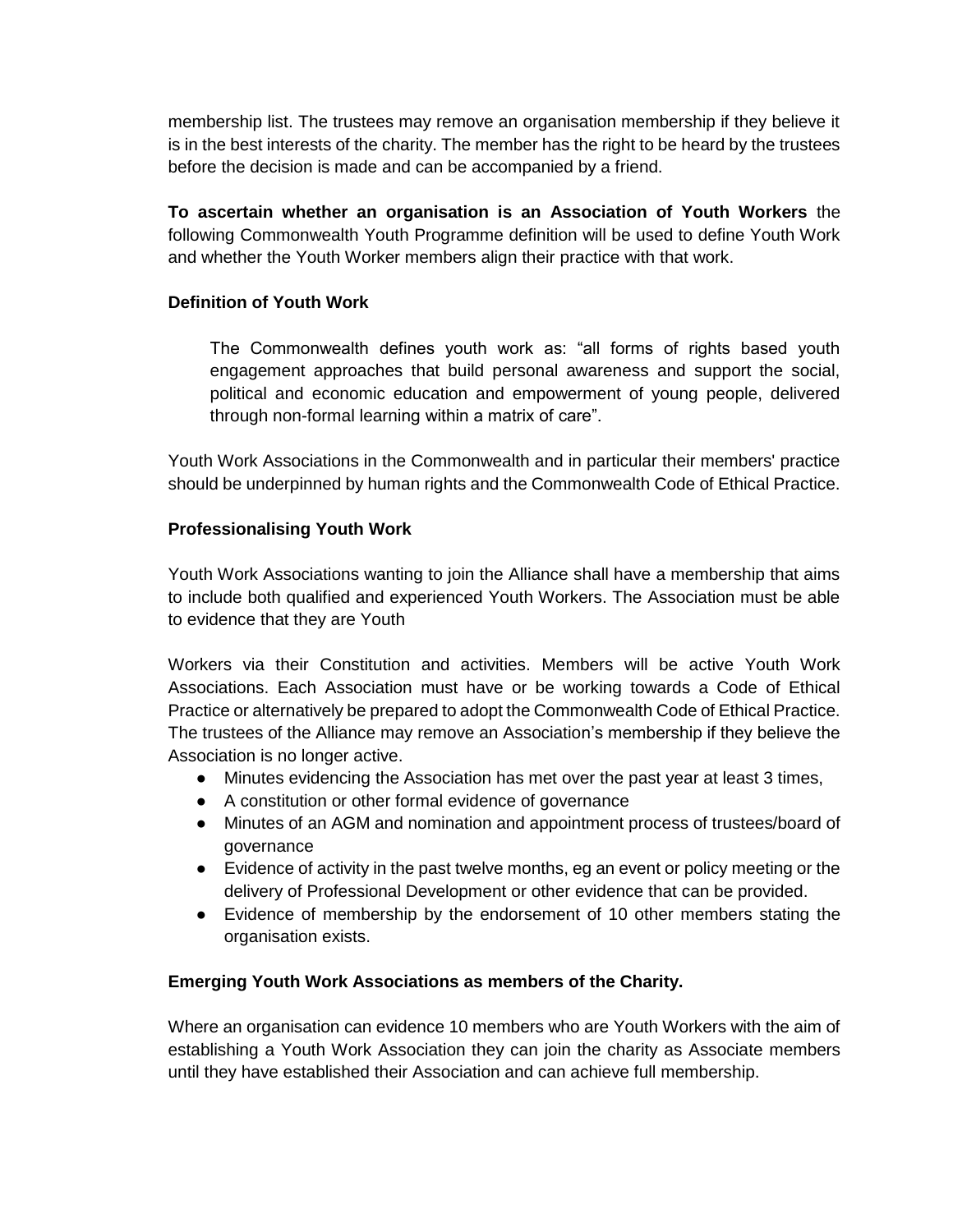- **6.** Committees and Structures of CAYWA
	- The CAYWA's formal structures shall comprise:
		- **i.** AGM Members
		- **ii.** Board of Directors (Trustees)
		- **iii.** The Regional Working Groups
		- **iv.** The Commonwealth Secretariat
	- AGM Members
		- i. i. There shall be a CAYWA AGM. AGM shall be an assembly of delegates from member associations.
		- ii. AGM shall be the supreme body of the CAYWA. It shall have the following powers:
			- 1. to elect the Trustees
			- 2. to determine organisational policy including membership fee
			- 3. to determine the direction and priorities of the organisation
			- 4. to receive reports from the Trustees
			- 5. to amend and approve the budget
			- 6. to receive and approve the audited financial statements of the CAYWA
			- 7. to amend the constitution through the process outlined in this document
		- iii. All member association shall be invited to send delegates and observers to the AGM.
		- iv. Each country shall have one vote advanced by a Head of Delegation or their representative. Where there are multiple members from a country present, the delegation must reach a consensus on how to exercise their vote.
		- v. No more than forty months shall pass between meetings of AGM
		- vi. The Trustees shall be responsible for convening AGM, giving notice:
			- 1. with no less than 90 days' notice to all CAYWA members
			- 2. specifying the date, time, venue and duration
		- vii. The quorum for AGM is fifty per cent (50%) plus (1) of all Heads of Delegations present
		- viii. The trustees, acting consistently with the decisions of the AGM, shall have the following powers:
			- 1. to implement organisational policy
			- 2. to implement the political direction and priorities of the organisation
			- 3. to admit, reject, suspend or expel members
			- 4. to speak on behalf of the CAYWA.
			- 5. to propose a budget to the AGM
			- 6. to make recommendations to the AGM
			- 7. to act on the AGM resolutions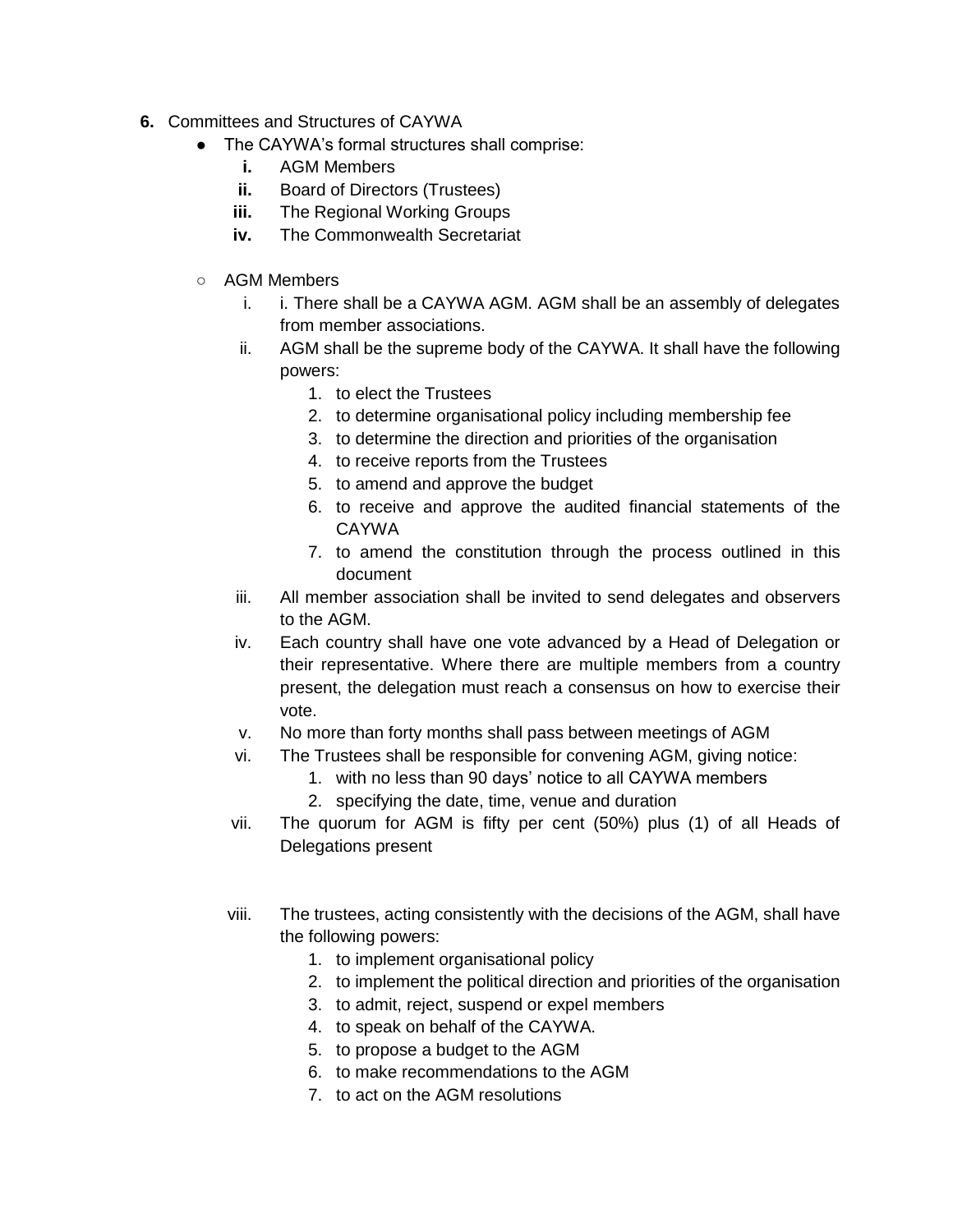- 8. to form subcommittees and working groups
- 9. to employ staff
- 10. to allocate roles to Committee members
- ix. The trustees shall be elected at each AGM in accordance with the CAYWA constitution and electoral rules which may be developed from time to time by the AGM.

# **7. Representatives of other bodies**

- (1) Any organisation that is a member of the charity may nominate any individual member of its organisation to act as its representative at any meeting of the charity.
- (2) The organisation must give written notice to the charity of the name of its representative. The nominee shall not be entitled to represent the organisation at any meeting unless the notice has been received by the charity. The nominee may continue to represent the organisation until written notice to the contrary is received by the charity.
- (3) Any notice given to the charity will be conclusive evidence that the nominee is entitled to represent the organisation or that his or her authority has been revoked. The charity shall not be required to consider whether the nominee has been properly appointed by the organisation.
- $\bullet$  (4) An organization may also name a proxy to represent it if and when the named representative is unavailable to attend meetings of the Trustees.

# **8. ANNUAL GENERAL MEETING - AGM**

- The AGM must be held every year, with 14 days notice given to all members telling them what is on the agenda. Minutes must be kept of the AGM.
	- There must be at least 5 members present including Trustees one of which must be either the Chair and or deputy Chair, and the Secretary (which can be on an online platform) at the AGM. The AGM must be held by November each year.
	- Organisational members have one vote, which must be assigned to a member of that organisation as their representative.
- The trustees shall present the annual report and accounts.
- The AGM must be held within 6 months of the Charity being registered.
- Any full member, meaning a Youth Work Association may nominate a member of the Association to stand for election as a trustee.
- Members shall elect between 5 and 10 (a minimum of 5) trustees to serve for the next year. They will retire at the next AGM but may stand for re-election[1].

Extraordinary AGM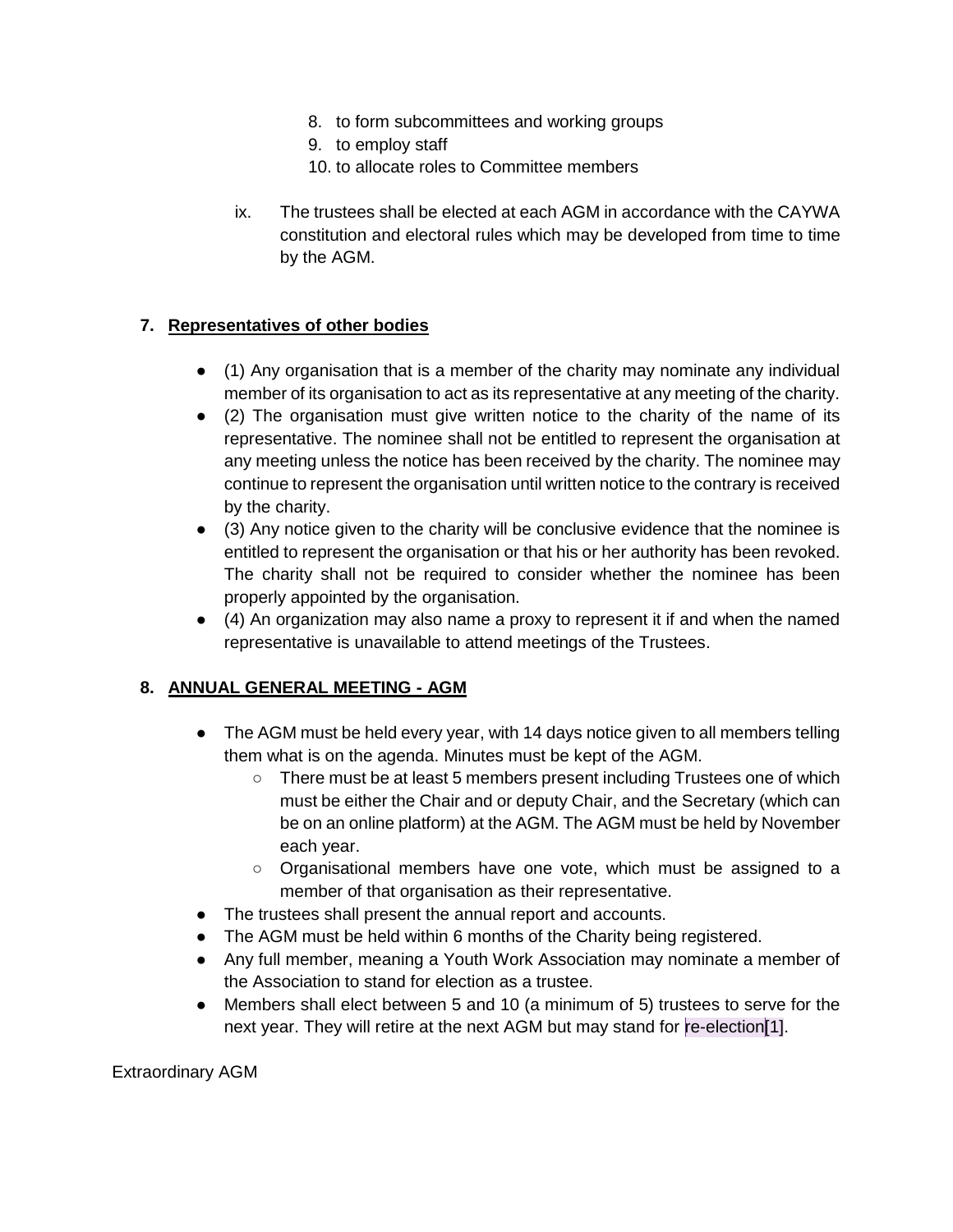- An Extraordinary AGM may be convened following the submission to the President of a written request, stating the reason for the AGM, endorsed by two thirds of all members.
- An Extraordinary AGM may only be convened to deliberate on the sole matter which it was convened to discuss
- Not more than one Extraordinary AGM may be convened within a twelve month period to deliberate the same matter.
- An Extraordinary AGM may be held virtually
- The aforementioned stipulations on the notice of AGM will also apply for Extraordinary AGM.

# Online AGM

- An Online AGM shall take place in any calendar year where there is no AGM.
- Online AGM shall have the following powers:
	- to receive reports from the Trustees
	- to make recommendations to the Trustees
	- To fill any vacancy in the Trustees
	- To take decisions as may be required to enable the CAYWA to operate, as may be determined and recommended by the Trustees
- All members shall be invited to attend Online AGM.
- Each country shall have one vote advanced by a Head of Delegation or their representative. Where there are multiple members from a country present, the delegation must reach a consensus on how to exercise their vote.
- The quorum for Online AGM is fifty per cent (50%) plus (1) of all delegates
- The aforementioned stipulations on the notice of AGM will also apply for the Online AGM.

# **9. TRUSTEE MEETINGS**

- Trustees must hold at least 3 meetings each year. At their first meeting after the AGM they will elect a chair, treasurer and secretary. Trustees may act by majority decision.
- At least 5 trustees (of which one must be the Chair and or deputy and one the secretary i.e. exec plus 2) must be present at the meeting to be able to take decisions. Minutes shall be kept for every meeting.
- If trustees have a conflict of interest they must declare it and leave the meeting while this matter is being discussed or decided.
- During the year, the trustees may fill vacancies and appoint up to 2 additional non voting trustees. They will stand down at the next AGM.
- The trustees may make reasonable additional rules to help run the charity. These rules must not conflict with this constitution or the law.

# **10. MONEY AND PROPERTY**